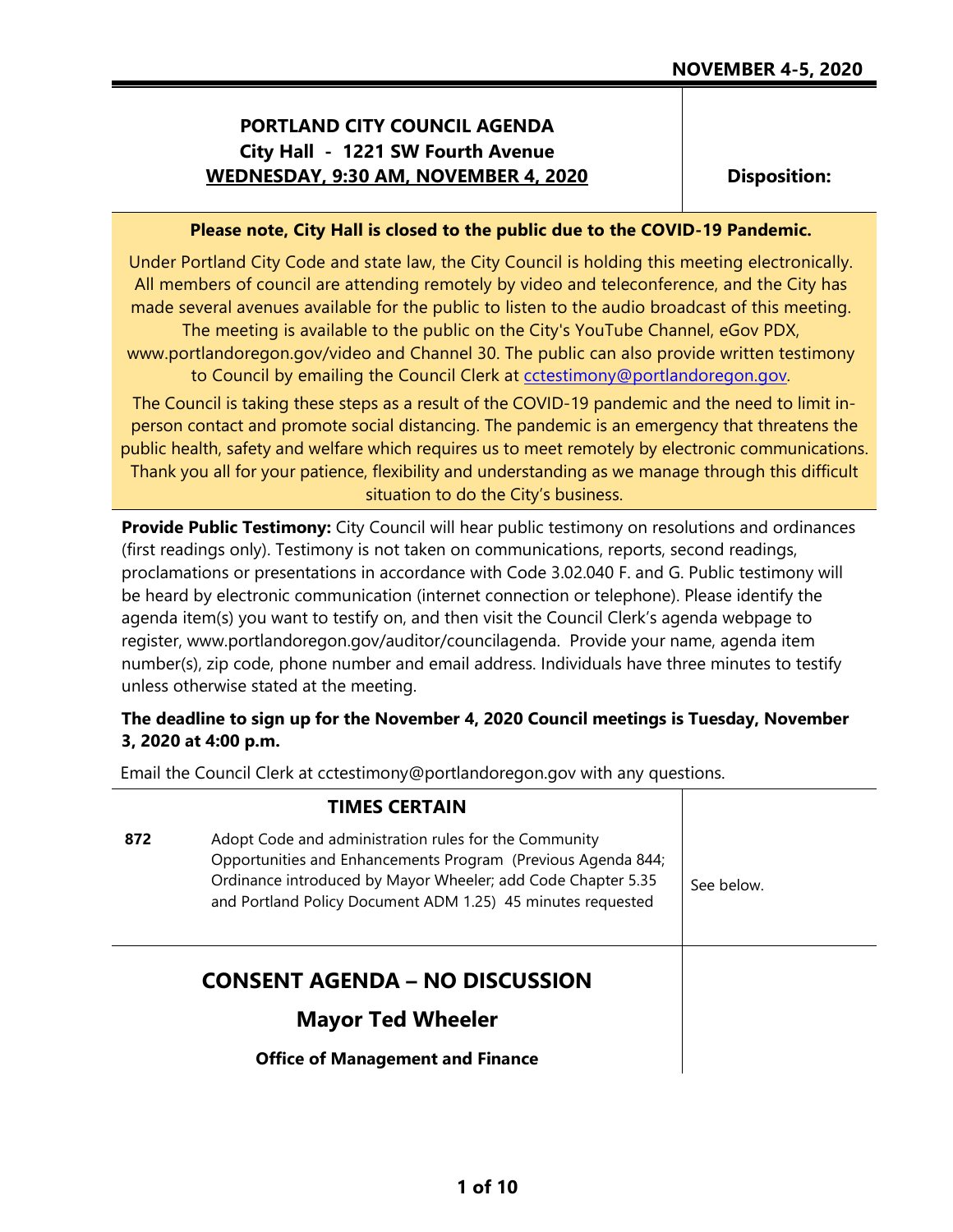|      | <b>Portland Housing Bureau</b>                                                                                                                                                                                                                 |                                                                                                                                                                                                                                                                                                                                                                                                                                                                         |
|------|------------------------------------------------------------------------------------------------------------------------------------------------------------------------------------------------------------------------------------------------|-------------------------------------------------------------------------------------------------------------------------------------------------------------------------------------------------------------------------------------------------------------------------------------------------------------------------------------------------------------------------------------------------------------------------------------------------------------------------|
| 876  | Authorize a 24-month lease extension with Multnomah County<br>School District No. 1J at 2627 SW Stephenson St through July 31,<br>2022 at no cost for the Portland Bureau of Emergency<br>Management's emergency equipment storage (Ordinance) | No financial impact to<br>extend this this lease.                                                                                                                                                                                                                                                                                                                                                                                                                       |
| *875 | Amend Ordinance No. 190107 regarding 2021 Citywide Charitable<br>Campaign to include additional City partners (Ordinance; amend<br>Ordinance No. 190107)                                                                                       | The Charitable Campaign<br>pilot provides<br>opportunity for<br>employees to donate to<br>local<br>charities whose<br>programmatic focus is on<br>COVID-19 recovery and<br>serving communities of<br>color. The cost to<br>administer the program is<br>approximately \$12,000-<br>\$14,000 which is<br>budgeted in the OMF's<br>FY 20-21 Adopted<br>Budget. Employees are<br>encouraged to provide<br>either a monetary<br>donation or volunteer on<br>their own time. |
| *874 | Pay bodily injury settlement of Angelique Campos in the sum of<br>\$36,500 resulting from a motor vehicle collision involving the<br>Portland Police Bureau (Ordinance)                                                                        | current fiscal year.<br>Total cost to the City to<br>settle the claim is<br>\$36,500. The source of<br>funding is the City's<br>Insurance and Claims<br>Fund. All costs of the<br>settlement are in the<br>current fiscal year.                                                                                                                                                                                                                                         |
| *873 | Pay settlement of Jillian Brake bodily injury claim in the sum of<br>\$20,000 resulting from a motor vehicle collision involving Portland<br>Fire & Rescue (Ordinance)                                                                         | <b>NOVEMBER 4-5, 2020</b><br>Total cost to the City to<br>settle the claim is<br>\$20,000. The source of<br>funding is the City's<br>Insurance and Claims<br>Fund. All costs of the<br>settlement are in the                                                                                                                                                                                                                                                            |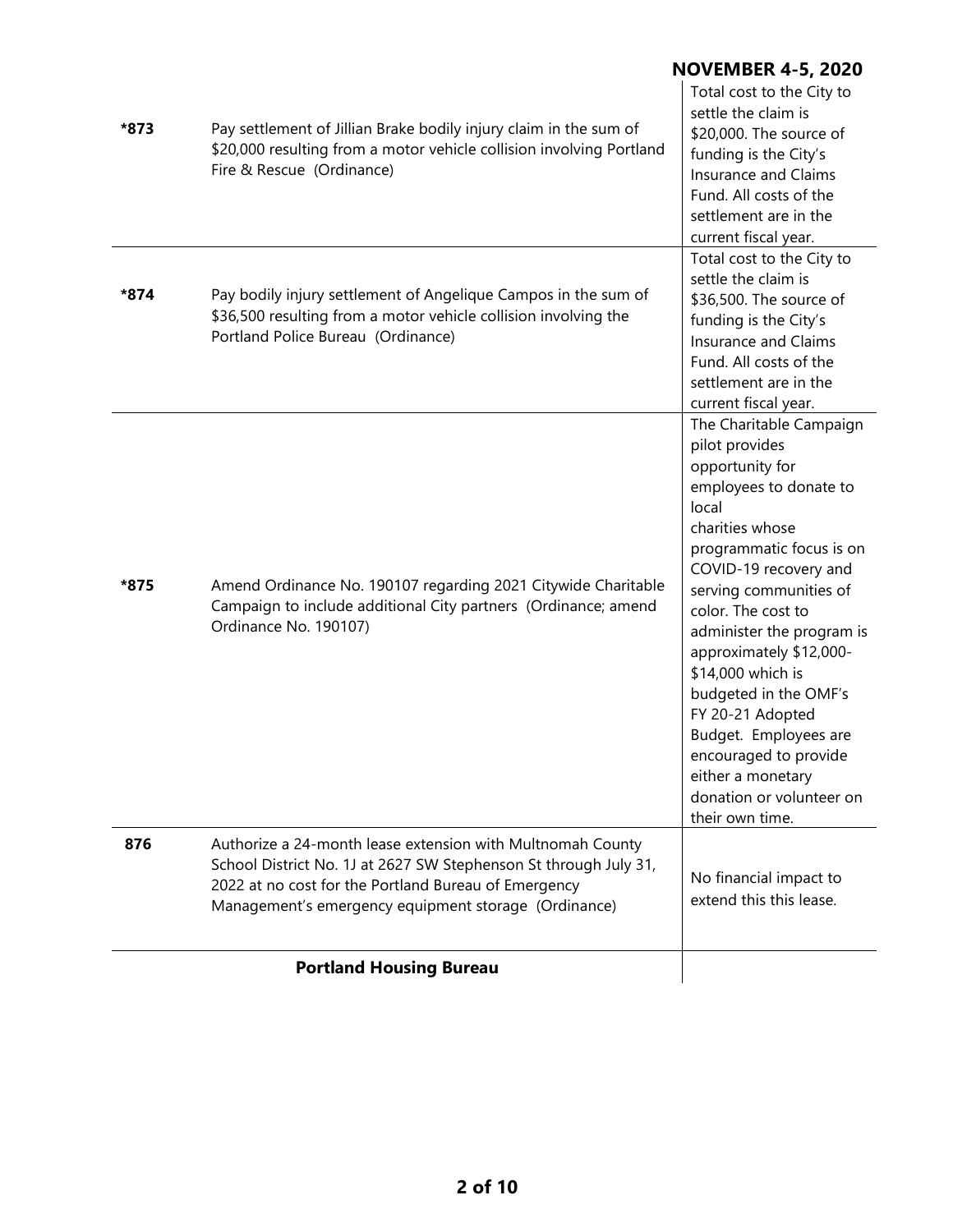This contract amendment ensures PHB will retain uninterrupted access to Housing Development Services, Inc. hosted services and ongoing maintenance of its software system. The total requested amendment to the contract is \$185,708. PHB will meet the budget requirement through budgeted funds in its FY 2020-21 budget; no new budget requests or adjustments are required.

**\*877** Amend contract between Housing and Development Services, Inc. and the City to extend licensing and maintenance of the Portland Housing Bureau's core software system in the amount of \$185,708 (Ordinance; amend Contract No. 30002366)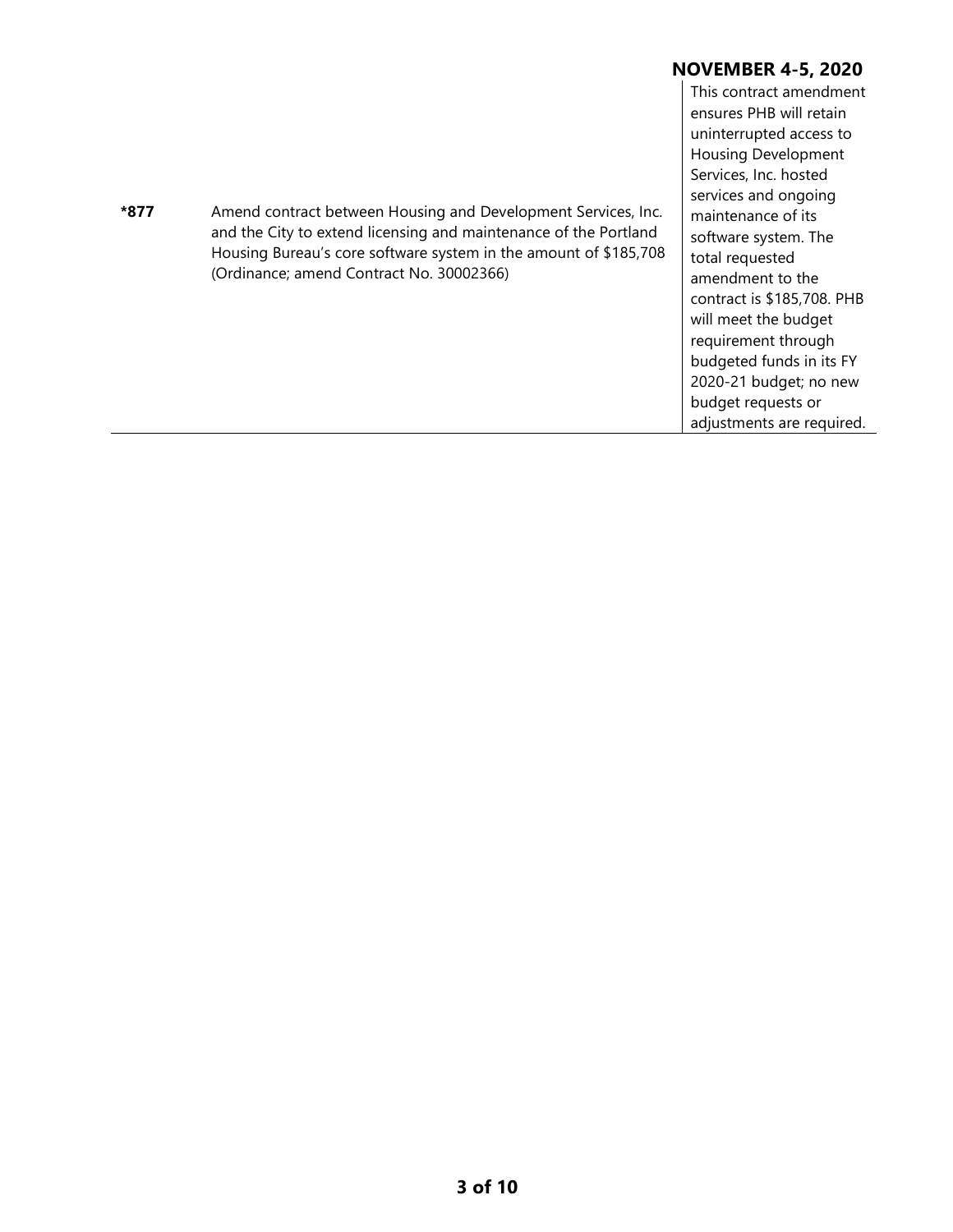|      | <b>Commissioner Chloe Eudaly</b>                                                                                                                                                                                                          |                                                                                                                                                                                                                                                                                                                                                                   |
|------|-------------------------------------------------------------------------------------------------------------------------------------------------------------------------------------------------------------------------------------------|-------------------------------------------------------------------------------------------------------------------------------------------------------------------------------------------------------------------------------------------------------------------------------------------------------------------------------------------------------------------|
|      | <b>Portland Bureau of Transportation</b>                                                                                                                                                                                                  |                                                                                                                                                                                                                                                                                                                                                                   |
| 878  | Authorize the Oregon Public Works Emergency Response<br>Cooperative Assistance Agreement with the Oregon Department of<br>Transportation and others for cooperative assistance during<br>emergency conditions (Second Reading Agenda 857) | This is a voluntary<br>agreement and there is<br>no immediate budget<br>impact. If the City of<br>Portland requests<br>resources, the City agrees<br>to reimburse the<br>providing jurisdiction for<br>resources received.<br>Conversely, if the City<br>provides resources to<br>another jurisdiction, the<br>City will be reimbursed<br>for resources provided. |
|      | <b>Commissioner Amanda Fritz</b>                                                                                                                                                                                                          |                                                                                                                                                                                                                                                                                                                                                                   |
|      | <b>Parks &amp; Recreation</b>                                                                                                                                                                                                             |                                                                                                                                                                                                                                                                                                                                                                   |
| *879 | Authorize purchase of a conservation easement over a portion of<br>the real property at 6816 N New York for \$50,000 to be used for<br>park purposes (Ordinance)                                                                          | No significant fiscal<br>impact. The funding for<br>this purchase is in the<br>Parks SDC Fund.<br>Operations and<br>maintenance costs<br>associated with this<br>purchase of land are<br>immaterial and would be<br>absorbed within the<br>bureau's budget.                                                                                                       |
|      | <b>Commissioner Jo Ann Hardesty</b>                                                                                                                                                                                                       |                                                                                                                                                                                                                                                                                                                                                                   |
|      | <b>Bureau of Planning &amp; Sustainability</b>                                                                                                                                                                                            |                                                                                                                                                                                                                                                                                                                                                                   |
| *880 | Accept three technical assistance grants in an amount not to<br>exceed \$145,000 from the Oregon Department of Land<br>Conservation and Development for land use planning to comply<br>with HB 2001 and HB 2003 (Ordinance)               | This Ordinance<br>authorizes the<br>acceptance of three<br>DLCD grants with a not<br>to exceed amount of<br>\$145,000. BPS has<br>allocated staff resources<br>to conduct the associated<br>projects and the grants<br>will provide supplemental<br>funding or technical<br>assistance.                                                                           |
|      | <b>REGULAR AGENDA</b>                                                                                                                                                                                                                     |                                                                                                                                                                                                                                                                                                                                                                   |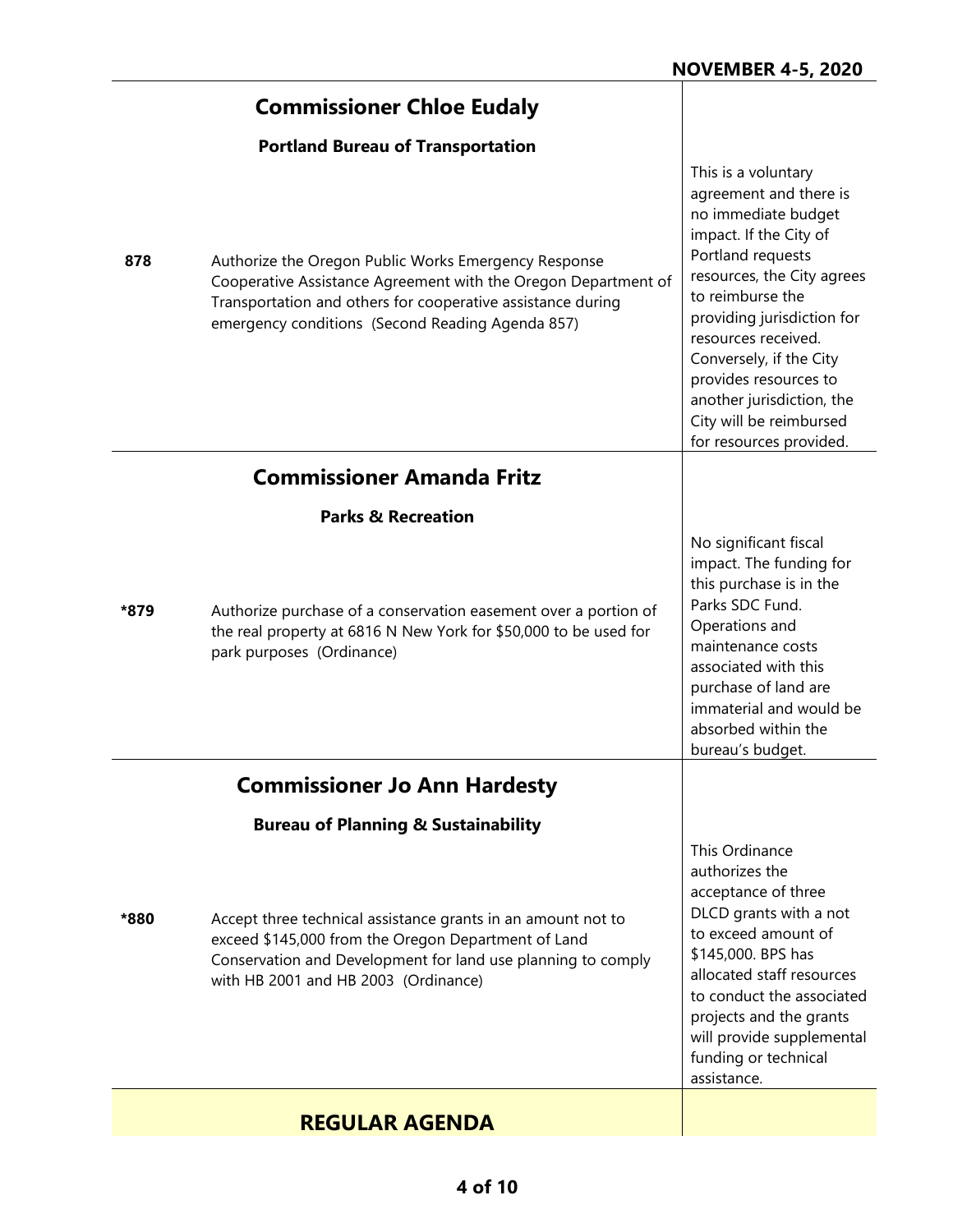|         | <b>Mayor Ted Wheeler</b>                                                                                                                                     |                                                                                                                                                                                                                                                                                                                                                                                                                                                                                                     |
|---------|--------------------------------------------------------------------------------------------------------------------------------------------------------------|-----------------------------------------------------------------------------------------------------------------------------------------------------------------------------------------------------------------------------------------------------------------------------------------------------------------------------------------------------------------------------------------------------------------------------------------------------------------------------------------------------|
|         | <b>Office of Management and Finance</b>                                                                                                                      |                                                                                                                                                                                                                                                                                                                                                                                                                                                                                                     |
| 881     | Adopt City of Portland Investment Policy (Resolution) 10 minutes<br>requested                                                                                | There are no changes to<br>the existing policy. The<br><b>Investment Policy</b><br>continues to reflect<br>strategies the City has<br>utilized in the past, which<br>are designed to (1)<br>protect the City's<br>financial assets, (2)<br>provide liquidity to meet<br>the City's cash needs, and<br>(3) enable the City to<br>generate a market rate of<br>return from its<br>investment activities.                                                                                              |
| 882     | Assess properties for sidewalk, curb and/or driveway repair for the<br>Portland Bureau of Transportation (Hearing; Ordinance; Y1101) 15<br>minutes requested | The cost of the sidewalk,<br>curb and/or driveway<br>repair and construction,<br>including an<br>administrative expense is<br>\$184,295.30. The cost of<br>this work will be paid for<br>with lien revenues for the<br>same amount. There are<br>no costs to the City<br>related to this legislation.                                                                                                                                                                                               |
| $S-883$ | Initiate foreclosure action on three properties for the collection of<br>delinquent City Liens placed against the properties (Second<br>Reading Agenda 850)  | Once the City forecloses<br>on these properties,<br>proceeds generated by<br>the sales will recover the<br>costs of conducting the<br>sales, the amount owed<br>on liens, and collection<br>and foreclosure costs for<br>the Revenue Division, the<br>City Treasurer, and the<br><b>Bureau of Development</b><br>Services. Based on the<br>number and amount of<br>the liens, as of October 8,<br>2020, the amount<br>expected to be recovered<br>is \$239,416. Actual cost<br>recovery may differ. |
|         | <b>Portland Housing Bureau</b>                                                                                                                               |                                                                                                                                                                                                                                                                                                                                                                                                                                                                                                     |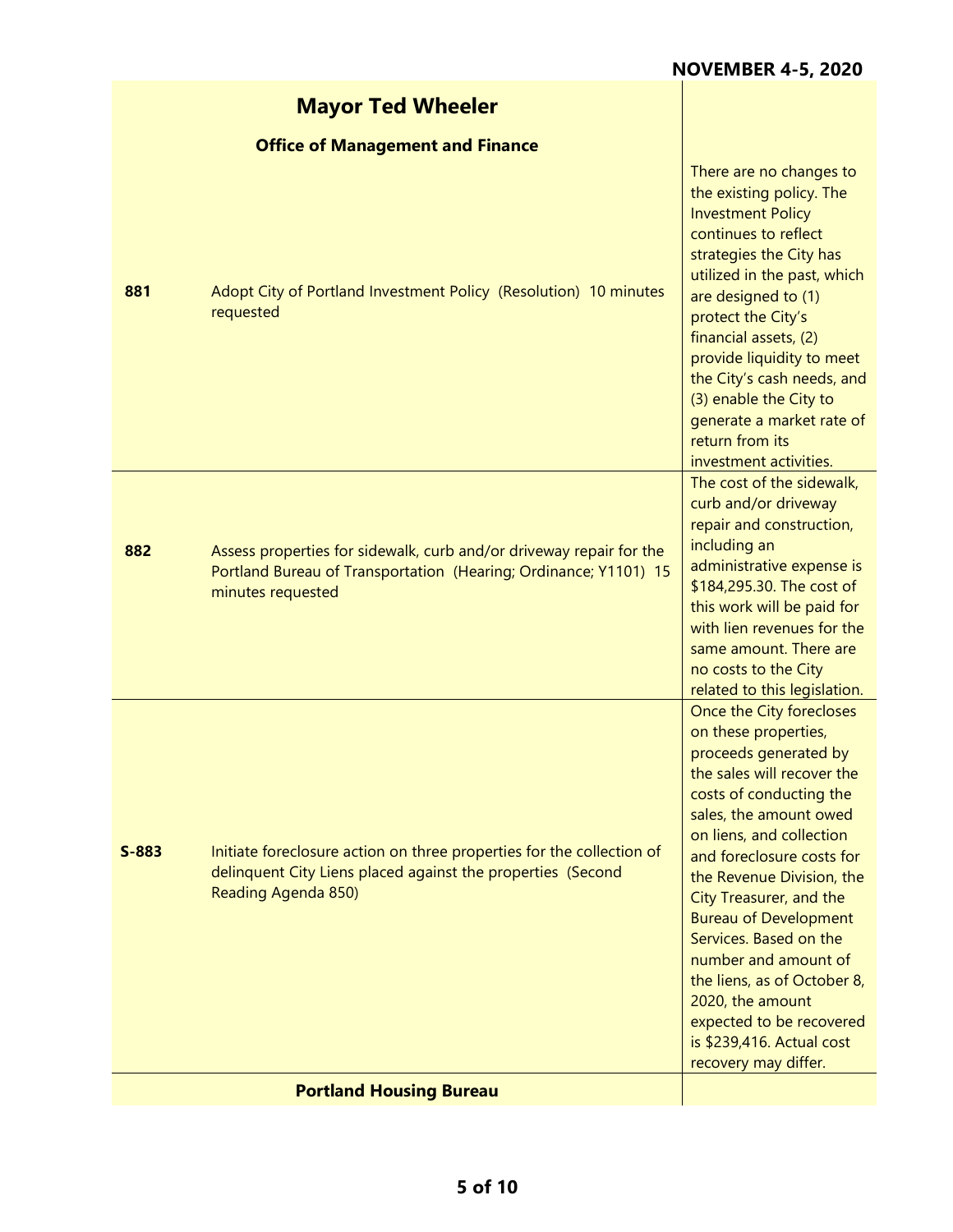## **\*884** Authorize conveyance of City-owned real property located at 333 NW 6th Ave to Central City Concern for a new affordable housing development located in the Oldtown neighborhood (Ordinance) 20 minutes requested

**NOVEMBER 4-5, 2020** This Ordinance requests City Council approval to convey the City-owned site located at 333 NW 6th Avenue to Central City Concern ("CCC") or affiliate, CCC-Westwind LLC. This will allow CCC or its affiliate to construct a new 100-unit affordable housing project at the site and to authorize the Director of the Portland Housing Bureau to execute a Disposition and **Development** Agreements governing the terms of the conveyance. The Project is a new, 6-story construction consisting of 100 residential units, all of which will be regulated at or below 60% of area median income (AMI), and which include 70 Permanent Supportive Housing units. PHB elects to require a 99-year affordability period for this project. Current costs to PHB to maintain the site (landscaping, security, cleanup) will be eliminated in FY 2020-21 as new affordable housing development is expected to close in first quarter of 2021. PHB has an adjusted basis of \$3,023,260 for the Property based on the PHB purchase price in 2018. The value of the assets will be removed from the City's accounts upon conveyance to CCC or its affiliate CCC-

Westwind LLC.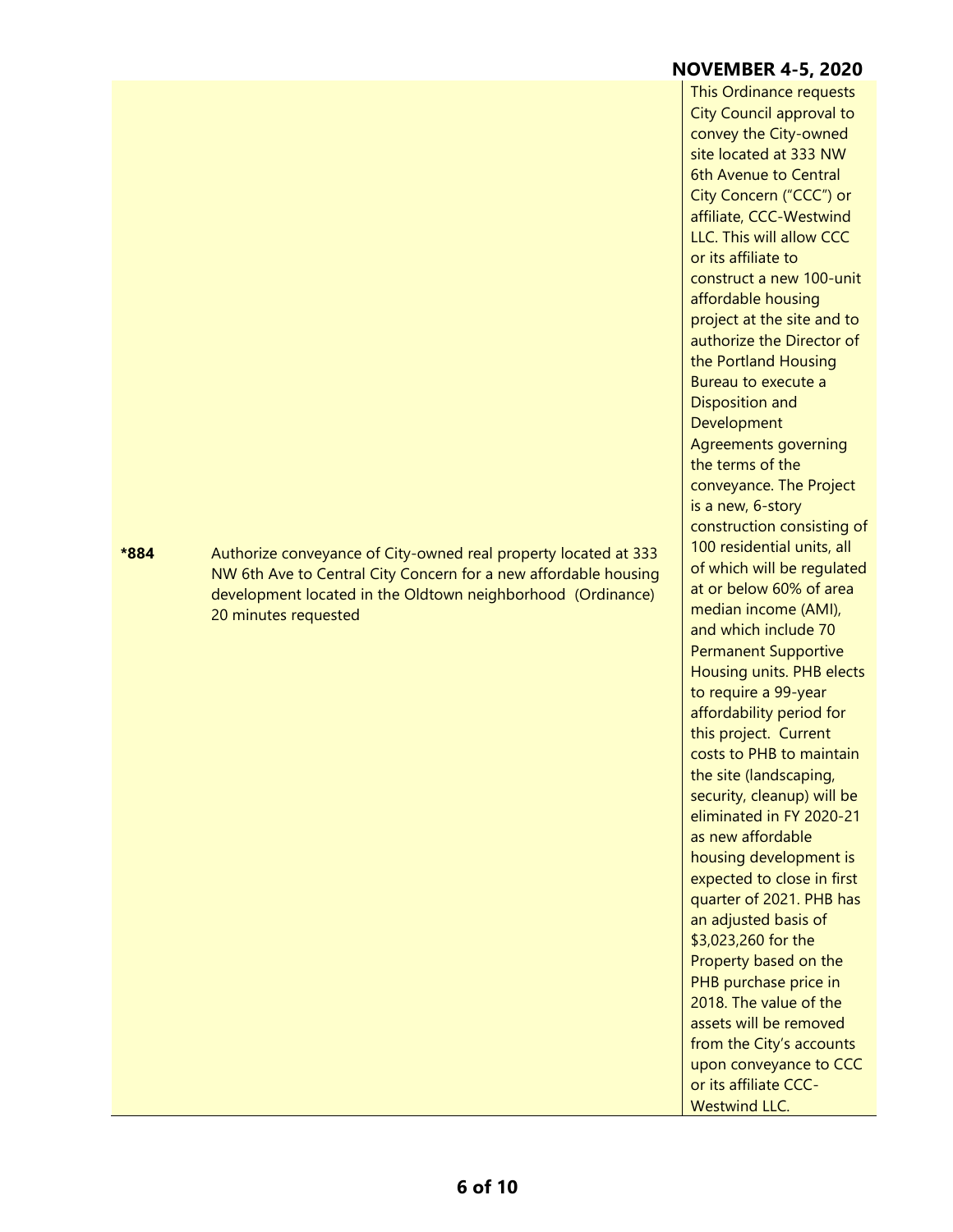|     | <b>Commissioner Amanda Fritz</b>                                                                                                                                                                                |                                                                                                                                                                                                                                                                                                                                                                                                                                                                      |
|-----|-----------------------------------------------------------------------------------------------------------------------------------------------------------------------------------------------------------------|----------------------------------------------------------------------------------------------------------------------------------------------------------------------------------------------------------------------------------------------------------------------------------------------------------------------------------------------------------------------------------------------------------------------------------------------------------------------|
|     | <b>Bureau of Environmental Services</b>                                                                                                                                                                         |                                                                                                                                                                                                                                                                                                                                                                                                                                                                      |
| 885 | Authorize Intergovernmental Agreement with the Oregon<br>Department of Environmental Quality for the Columbia Slough<br>Sediment Program not to exceed \$325,000 over five years (Second<br>Reading Agenda 860) | The cost of the<br>agreement for ODEQ<br>oversight is \$65,000 per<br>year for five years or a<br>total of \$325,000. Funds<br>are available in BES's FY<br>2020-21 budget in the<br><b>Sewer System Operating</b><br>Fund and will be<br>requested in subsequent<br>budgets during the term<br>of the agreement.                                                                                                                                                    |
|     | <b>Parks &amp; Recreation</b>                                                                                                                                                                                   |                                                                                                                                                                                                                                                                                                                                                                                                                                                                      |
| 886 | Authorize competitive bid solicitation and contract with the lowest<br>responsive and responsible bidder for construction of the Gabriel<br>Park Play Area Improvements Project (Second Reading Agenda<br>862)  | This project is funded by<br>a mix of 2014 Parks<br><b>Replacement Bond, SDC</b><br>charges, and Parks<br>existing ADA major<br>maintenance budget<br>(General Fund funded).<br>This project is budgeted<br>in Parks CIP, with<br><b>Operations &amp;</b><br><b>Maintenance costs</b><br>projected to be \$13,320<br>in FY 2021-22.                                                                                                                                  |
|     | <b>Water Bureau</b>                                                                                                                                                                                             |                                                                                                                                                                                                                                                                                                                                                                                                                                                                      |
| 887 | Create a local improvement district to construct water main<br>improvements in the SW Quail Post Road Local Improvement<br>District (Hearing; Ordinance; C-10070) 20 minutes requested                          | If passed, this ordinance<br>will create immediate<br>impact of \$75,000 in<br>construction costs to be<br>absorbed in the current<br>year Water Bureau<br>budget. This project is<br>not in the bureau's<br>current year CIP, but the<br>phased nature of the<br>project will mitigate any<br>material impacts on<br>water rates as the<br>remaining \$1.8 million<br>obligation (low-<br>confidence estimate) will<br>be expended from FY<br>2036 through FY 2040. |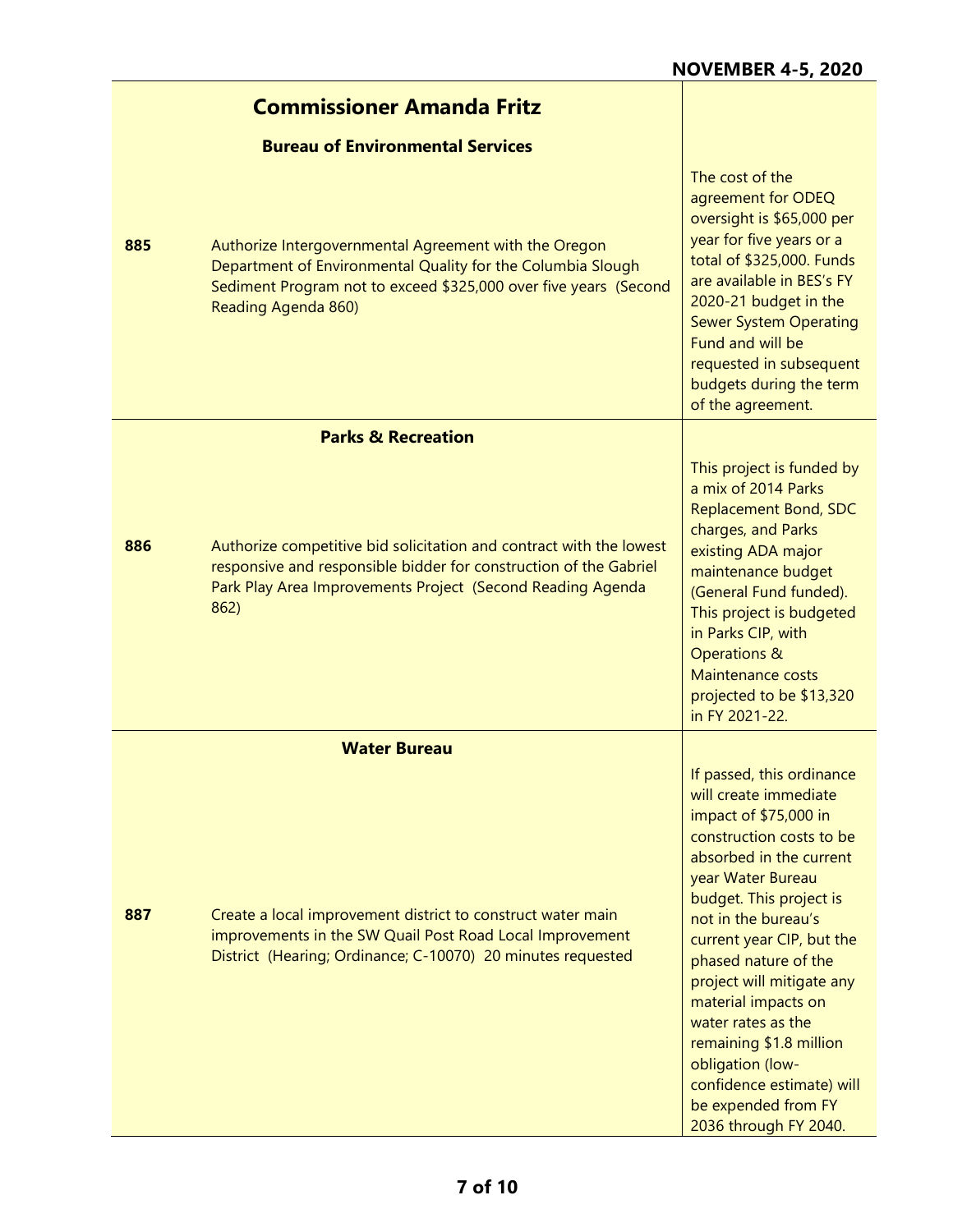|     | <b>Commissioner Dan Ryan</b>                                                                                                                                                                                                                                                                                                                                                                                                                                                                                                                                                                     |                                                                                                                                                                                                                                                                                                                                                                                                                           |
|-----|--------------------------------------------------------------------------------------------------------------------------------------------------------------------------------------------------------------------------------------------------------------------------------------------------------------------------------------------------------------------------------------------------------------------------------------------------------------------------------------------------------------------------------------------------------------------------------------------------|---------------------------------------------------------------------------------------------------------------------------------------------------------------------------------------------------------------------------------------------------------------------------------------------------------------------------------------------------------------------------------------------------------------------------|
|     | <b>Bureau of Development Services</b>                                                                                                                                                                                                                                                                                                                                                                                                                                                                                                                                                            |                                                                                                                                                                                                                                                                                                                                                                                                                           |
|     |                                                                                                                                                                                                                                                                                                                                                                                                                                                                                                                                                                                                  | <b>BDS and PP&amp;R anticipate</b><br>some increase in<br>workload to implement<br>the updated regulations,<br>which they will absorb<br>within existing staff<br>resources. PP&R recovers<br>costs related to tree<br>preservation inspections<br>through development<br>fees charged for these<br>inspections.                                                                                                          |
| 888 | Amend Trees in Development Situations Code to remove zone<br>exemptions from tree preservation and tree density and amend<br>regulations for preservation of private trees (Second Reading<br>Agenda 866; amend Code Chapter 11.50)                                                                                                                                                                                                                                                                                                                                                              | One of the proposed<br>code amendments<br>reduces the size<br>threshold at which<br>someone removing a tree<br>on private property must<br>pay a higher mitigation<br>fee to the Tree Planting<br>and Preservation Fund. A<br>low-confidence estimate<br>of increased fee<br>collection from this<br>change is \$55,000<br>annually, which would<br>represent an increase of<br>6% over the fund's FY<br>2019-20 revenue. |
|     | WEDNESDAY, 2:00 PM, NOVEMBER 4, 2020                                                                                                                                                                                                                                                                                                                                                                                                                                                                                                                                                             |                                                                                                                                                                                                                                                                                                                                                                                                                           |
| 889 | Adopt the River Plan / South Reach, amend the Comprehensive<br>Plan and Comprehensive Plan Map, the Willamette Greenway Plan,<br>Title 33, and the Zoning Map; repeal the Macadam Corridor Design<br>Guidelines; and adopt the Willamette River Greenway Inventory<br>and the Central City Natural and Scenic inventories as supporting<br>documents (Ordinance introduced by Commissioner Hardesty;<br>amend Code Title 33, amend the Portland Comprehensive Plan and<br>zoning maps, amend Ordinance Nos. 160237 and 163957, and<br>repeal Ordinance Nos. 157795 and 186858) 2 hours requested | See below.                                                                                                                                                                                                                                                                                                                                                                                                                |
|     | <b>THURSDAY, 2:00 PM, NOVEMBER 5, 2020</b>                                                                                                                                                                                                                                                                                                                                                                                                                                                                                                                                                       |                                                                                                                                                                                                                                                                                                                                                                                                                           |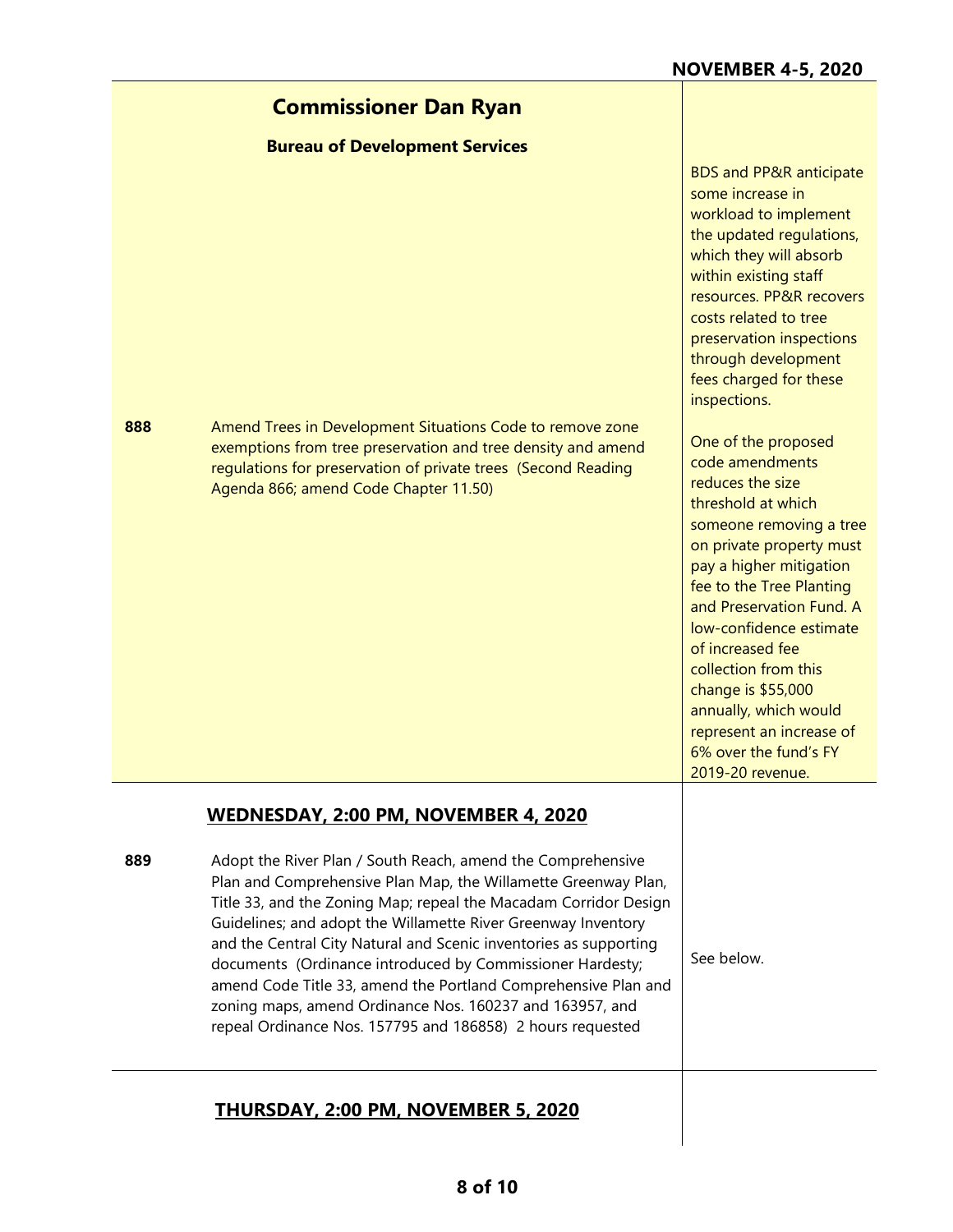|     |                                                                                                                                                                          | NOVEMBER 4-5, 2020                                                                                                                                                                                                                                                                                                                                                                                                                                                                                                                                                                                |
|-----|--------------------------------------------------------------------------------------------------------------------------------------------------------------------------|---------------------------------------------------------------------------------------------------------------------------------------------------------------------------------------------------------------------------------------------------------------------------------------------------------------------------------------------------------------------------------------------------------------------------------------------------------------------------------------------------------------------------------------------------------------------------------------------------|
| 890 | Adopt the FY 2020-21 Fall Supplemental Budget and make other<br>budget-related changes (Previous Agenda 865; Ordinance<br>introduced by Mayor Wheeler) 3 hours requested | Approval of the exhibits<br>to this ordinance reflect<br>appropriation changes in<br>47 funds by a net<br>increase of \$141.9<br>million, primarily<br>resulting from truing up<br>beginning fund balance<br>and other resources<br>between fiscal years.<br>There is a net increase of<br>\$6.1 million to General<br>Fund contingency<br>accounts. These changes<br>are summarized in Exhibit<br>2.<br>This legislation results in<br>a net decrease of 36<br>regular positions and<br>increase of 3 limited term<br>positions. Changes in<br>positions by bureau are<br>provided in Exhibit 5. |

**872** Adopt Code and administration rules for the Community Opportunities and Enhancements Program

#### **CBO Analysis**

The administrative rule for the COEP program will assess the 1% (of hard construction costs) fee using two methodologies:

1. A 1% charge based upon actual construction contracts \$500,000 or over executed, at the time they are executed, for one cohort of City bureaus primarily funded by rates and fees, either internal or external, including the Bureau of Environmental Services (BES), the Portland Water Bureau (PWB), and OMF-Facilities. The City Attorney's Office will maintain a COEP Activity Based Rate Expenditure Rubric that delineates how PWB and BES funds can be used on COEP program expenditures.

2. Assessments for a second cohort of City bureaus that are not primarily funded by ratepayers, i.e. PBOT and Parks, that would be funded by CAL Target increases for those bureaus. The requested General Fund increase amounts for PBOT (\$173,345) and Parks (\$99,132) are based on the average annual revenue a 1% fee would hypothetically have generated for the COEP program over six prior fiscal years on contracts whose values were \$500,000 or over. Future years' CAL allocations will be adjusted by the City Economist using whatever inflationary factors that are applied to other CAL targets, and will also be subject to Council-directed reductions like other CAL targets. CBO notes that the stable charges for these bureaus, while based on historical data, will necessarily deviate from future years' 1% of construction costs because they will only increase by inflationary factors. It should also be noted that while the ordinance language does not discuss the CAL target adjustments, it states that the Administrative Rules, which do direct them, is binding City policy.

The Intergovernmental Agreement between OMF and Prosper Portland currently requires that the annual